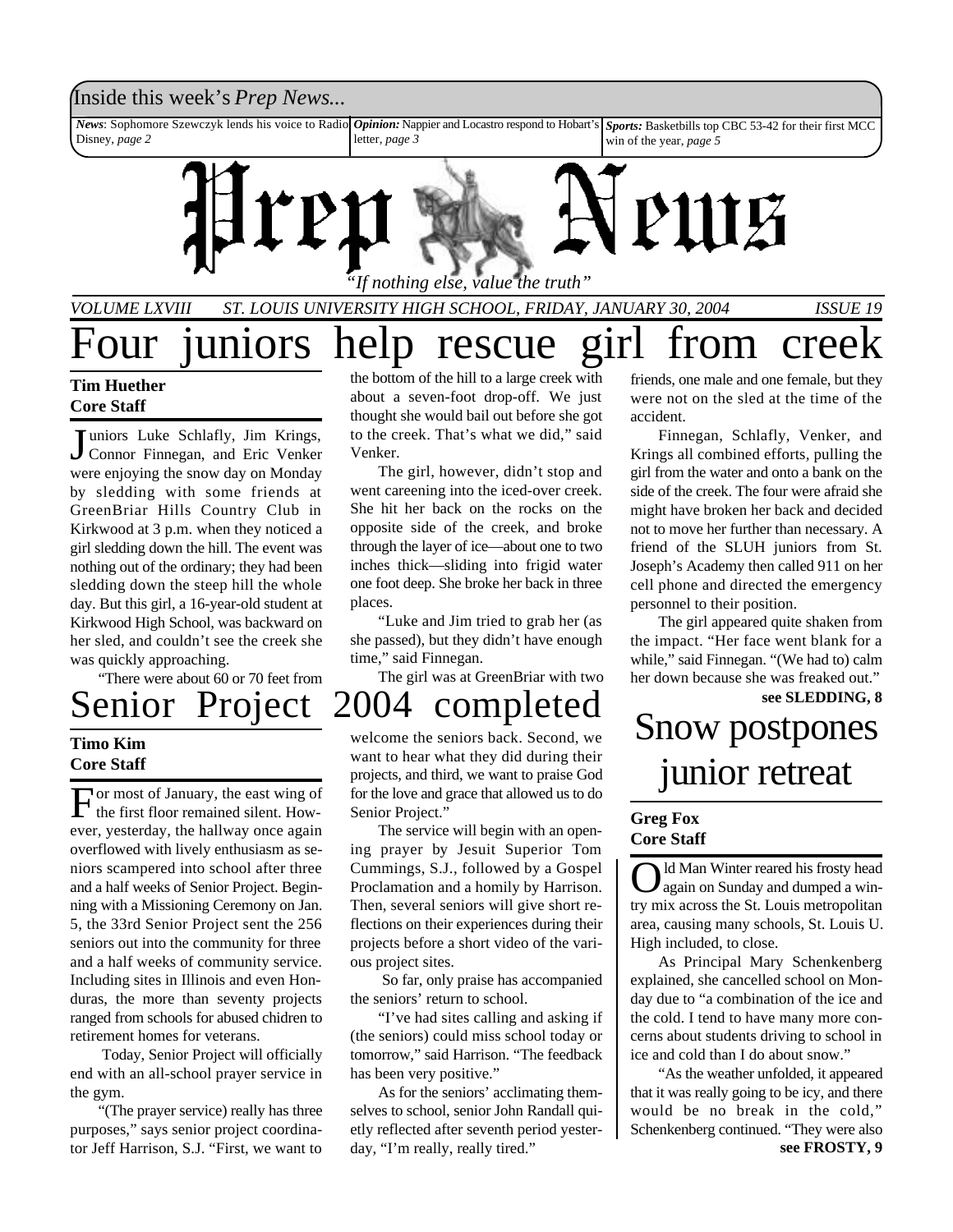# $\frac{2}{\approx}$  **News** January 30, 2004 Sophomore Szewczyk reports for Radio Disney

## **Brian Krebs Core Staff**

In the future, when you get the chance,<br>turn on your radio, switch to the AM turn on your radio, switch to the AM band, and tune over to Radio Disney 1260. If you listen for long enough, you are bound to come across the voice of St. Louis U. High sophomore Eddie Szewczyk.

Four years ago, when Szewczyk was

in seventh grade at Blessed Sacrament School in Belleville, Ill., he learned of an open audition being held at Northwest Plaza for a Radio Disney reporter. The audition, which consisted of Szewczyk's simply saying his name and reading a report, was taped and played before a panel of judges.

Two weeks later, Szewczyk was called and informed that he had the job.

As a reporter, Szewczyk's job includes being given tickets and going to certain events, such as movie sneak peeks or sporting events. Then, Szewczyk writes a report of approximately eighty-five seconds summarizing his experience. Finally, he records the report to be broadcast on the radio.

The majority of his reports are on movie sneak peeks, which he does about two weeks before the movie is released. The movies, however, are not made only by Disney. Szewczyk explains, "They're generally Disney, but I got to see the *Lord of the Rings* and *Harry Potter*." Szewczyk estimates that he does about five to six reports per month.

Szewczyk had a tough time interviewing Buzz Lightyear of Disney's *Toy Story*. Szewczyk explained the difficulty: "I had to come up with questions that he could answer with 'To infinity and beyond."

Szewczyk is also a member of the Radio Disney Street Team, which travels around St. Louis, sets up tables at events to oversee raffles and games, and gives away Disney promotions such as DVDs, hats, candy, and shirts. The group consists of about four members Szewczyk's age and about six adults in their early twenties.

Szewczyk's seventeen-year-old sister Maggie is also a member of the Street

Team. She auditioned for the part a couple of years after her brother. At this point, Maggie has not yet done reports, but may in the future.

And what about the perks? Biannually, Szewczyk gets two free tickets to Disney World, which he uses about every other year to treat his whole family of five. Szewczyk does receive a regu-

lar salary, but his mother manages the financial aspect of his job, as required by

In terms of the future of his career, Szewczyk would like to be a reporter, but not necessarily for radio. He is interested in being an interviewer for both TV and radio, "kind of like Bob Costas," according to Szewczyk. He interviewed his idol Costas a couple of years ago at McKendree College in Lebanon, Ill.

Additionally, Szewczyk has had chances to interview an array of other interesting people. In 2000, he interviewed Al Gore at a local grade school. Yesterday, Szewczyk was absent from school for the entire morning due to a Radio Disney interview with LaLaine, who plays Miranda Sanchez in the Disney Channel's *The Lizzie McGuire Show*. Said Szewczyk, "LaLaine was very down to earth and easy to talk to."

However, Szewczyk isn't just in the radio biz. He also can add multiple Muny

plays, TV commericals, and even a few movies to his already impressive resumé.

Szewczyk has been in the Muny since 1998. He has been in a variety of plays, but his biggest role to date was playing John Darling in 2002's *Peter Pan*.

Szewczyk first hit the small screen in *A Will of Their Own*, an NBC mini-series **see ALL EARS, 10**

# Juniors Ullmann, Florek perform in all-state orchestra **Brian Odem Reporter**

J finished their arduous preparations for uniors Paul Florek and Charles Ullmann the all-state orchestra with a performance with the orchestra at Tan-Tar-A near Lake of the Ozarks last Saturday.

Florek and Ullmann's preparation for this performance started in December in the all-state band auditions in Columbia, Mo. Performing well at these auditions, Florek earned the first chair trumpet, and Ullmann also earned first chair tuba in the all-state orchestra.

Last Wednesday, Florek and Ullmann made the trip down to Columbia to play with the 125 of the best high school band players in Missouri. Prior to the concert, the all-state orchestra spent nine hours each day rehearsing the music for the concert either in full group sessions or in sectionals.

The fifty-minute concert was held at Tan-Tar-A on Saturday at noon and featured the selections "Capiccio Bohemian" by Rachmaninoff, "Out of Adullum" by Kurt Mosier, and the Finale of the 5th Symphony by Shostakovich.

"I keep telling everyone, 'I met some great people.' It was more than just a playing experience," said Ullmann.

Commenting on the two players' success, band director Bryan Mueller stated, "They've proven to themselves that they're worthy of being in the state ensemble."



law.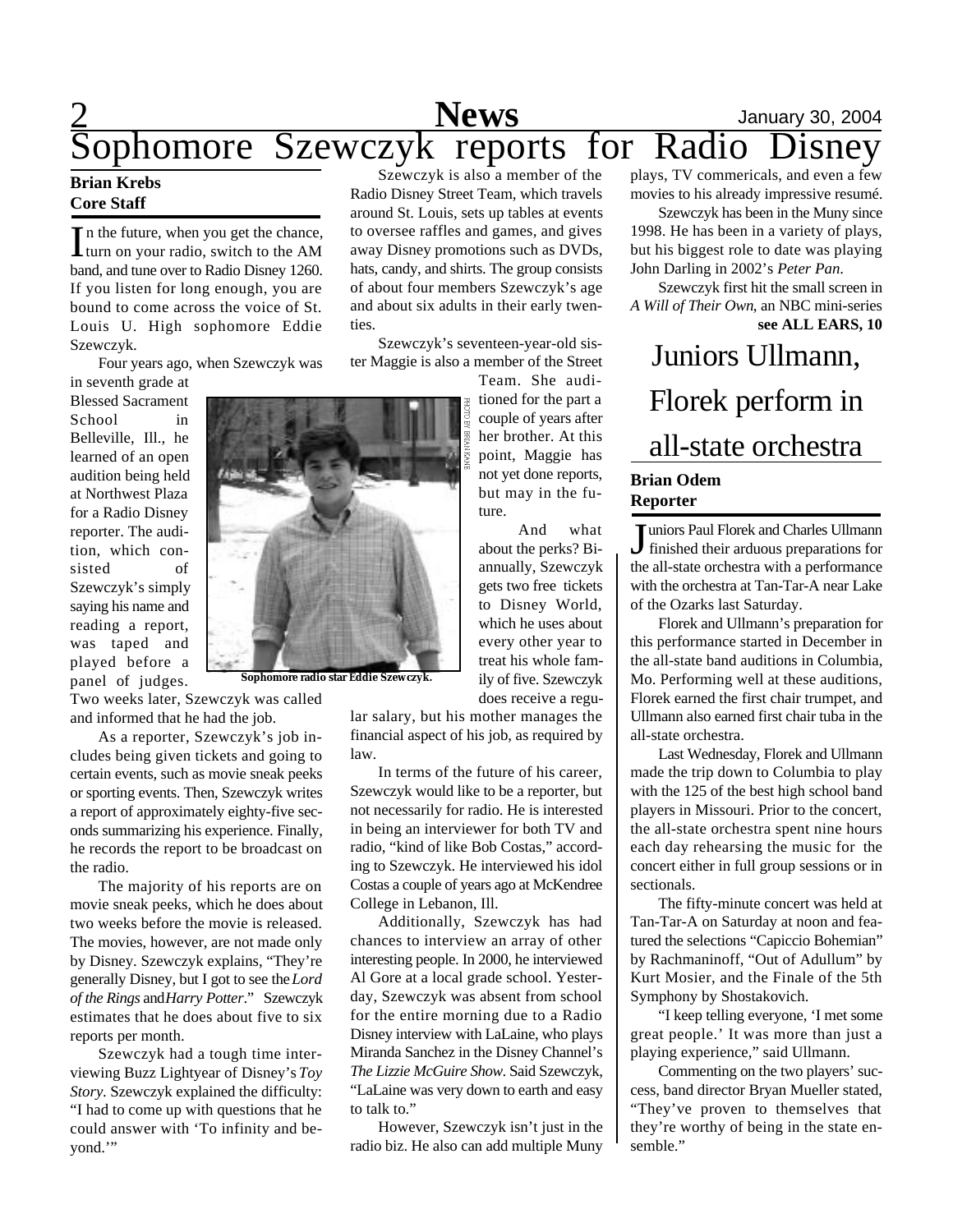# January 30, 2004<br> **LETTERS TO THE EDITOR**

# Nappier refutes criticism of Amnesty bake sale

#### To the Editor:

Hello! My name is Paul Nappier. I am writing this letter having just gotten off of a day at Senior Project. Project has been great, and I've learned a lot: namely, that helping people is good. Allow me to clarify: I mean, I'm not trying to be *smug* or anything, it's just that it's a really nice thing to do, helping people, and people seem to really like it.

It has come to my attention, however, that there are those among us who do not like helping people. These individuals would argue that while poor people may be poor, they're not doing so badly, and even though most us are fairly wealthy in comparison, there is really nothing unfair about the poor people having less. I do not mean to single out Byrne Hobart, but after his letter in last week's *Prep News*, I suppose that's what needs to be done.

I am most angry about Hobart's claims about sweatshops, so I'll start there. First, he claims that "the amount of money (people working in sweatshops outside of America) get for working is something on the order of infinitely greater than the amount of money they would earn by failing to do so." Wow! Actually, there are employers in foreign countries other than American corporations, so probably these workers would not be jobless and thus infinity does not play a role in this issue. Certainly, the American corporations do pay higher wages, although nowhere near infinity.

I claim that this does not let these companies off the hook, however. These companies leave the United States and its stringent labor laws for countries with weaker laws. Our labor laws exist for a reason: to protect workers and ensure that they receive a fair wage. Remember how child labor was banned in this country? Well, companies like Nike and Wal-Mart get around that pointless law by going to Laos or Thailand, where a new, cheap workforce is opened up to them. I'm sure they are only trying to help these people by generously giving them jobs, though.

I claim that what we have here is a human rights issue, and thus, despite the unfortunate fact that these foreign laborers are not American, they too are human. Consequently, they have human rights also! Hobart goes on to claim that this discussion is like comparing apples to caviar. This confused me, because it seemed to detract from his argument that exchange rates make American wages equivalent to sweatshop wages. I mean, if he is trying to make this comparison, why create this contrast? Of course, if the wages were so similar, then they would of course be capable of living a lifestyle similar to ours. I've never been to Cambodia, China, the Philippines, Nicaragua, or anywhere else, so I cannot say definitively that they are different. But Mr. Merriot will be back from Honduras by the time this letter is printed, so why don't you ask him?

**see NAPPIER, 10** I am also confused by Hobart's problem with the cost of the bagels. I think 25 cents or less is quite a reasonable cost. Much more reasonable than, say, the \$2000-a-plate fundraisers that perhaps some of us are familiar with. In his second paragraph, he attacks the concept of fundraising by sarcastically saying, "Give us money to feel good about yourself for giving us money...and you can say that it is a mark of your support for the dumpsterdiving Trotskyite squad." Personally, I see nothing inherently

# Locastro reflects on bagel quality

#### To the Editor:

So let's say I'm having a bake sale.

Let's say I've found a nice bag of bagels outside of Einstein Bagels, in the same plastic bag they were left in last night. It's cold outside, so no bugs to worry about. They have a policy of not selling day-old bread, and I've eaten bagels from my breadbox that were three days old. No problem, right? So have a bagel, go on and enjoy one. Donations accepted, all for a good cause. Don't have any cash, that's alright, enjoy a bagel. Still soft, still tasty.

Now, look at the bagel in your hands and what do you see? Do you see a group of card-totin' communists trying to instigate some kind of subversive message? Are they trying to brainwash us by telling us free-things-for-everyone is a good idea!? Heavens to Betsy! Maybe they've injected those terrible democratic poisons into the dough. Now let me dissect this very bagel. Hmmmm...no cream cheese? Too poor or too socialistic to offer it, no doubt. Aha! A blemish! Inferior bagel quality. I have proven nothing!

Does anyone else see what I see in this bagel? I see the following: A bagel. Round, hole in the center. Delicious. Chewy. Tasty. Given to me by a friend of mine whose organization was offering free-domain bagels. I didn't have a quarter...so he offered it for free. What a nice gesture. A good and wholesome way to start my day!

Let's not look a gift horse in the mouth. If you look at the bake sale at your local church, do you see "a spackling of terribly crusty muffins and nasty carrot cake cupcakes. No doubt the mothers' club is showing us that their themes of service to the community cannot afford them enough money for a cooking class to teach them how to make scrumptious confections"? If that is what you see...maybe you are looking too deep.

A few words to our capitalist/conservative community: lighten up. We're all in it together, eh?

With song and dance, Joe Locastro, '05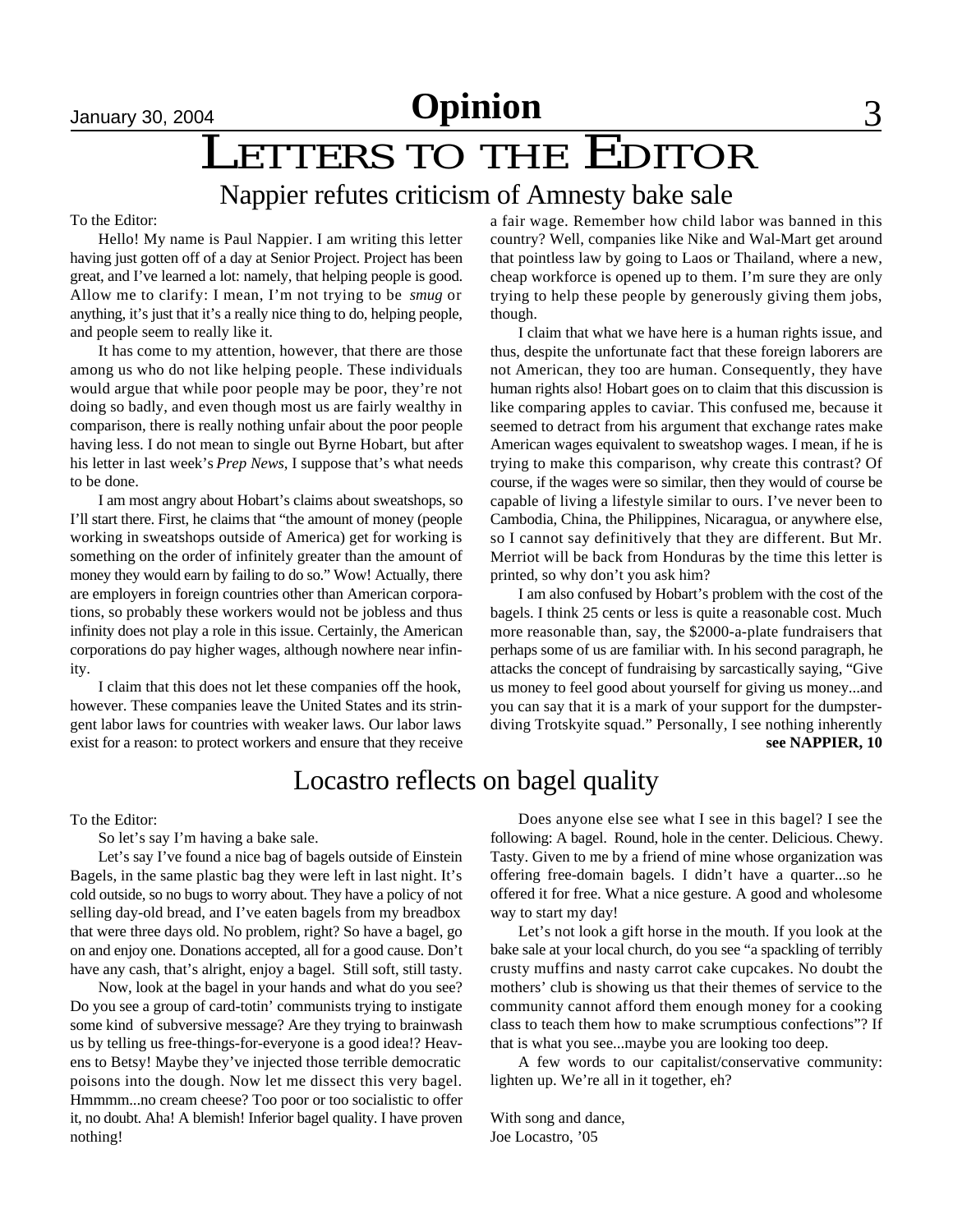# 4 **News** January 30, 2004 Displays mark King, Black History Month

## **Greg Fox Core Staff**

In an effort to increase cultural aware-<br>ness at St. Louis U. High, various orga-In an effort to increase cultural awarenizations have put up displays, many of which feature civil rights issues.

Undoubtedly America's most identifiable civil rights leader, Dr. Martin Luther King, Jr., delivered his most influential work, the "I Have a Dream" speech, on August 23, 1963. More than just a speech, "it changed hearts and minds," said Fr. Jeff Harrison, S.J., who recently constructed an exhibit of King's life in the Robinson Library.

The exhibit focuses on many different facets of King's role in the civil rights struggle. It features large poster displays of his arrest and subsequent incarceration, his various civil rights speeches, and a

poster of King with fellow civil rights leader Malcolm X, all among some of King's quotes regarding the civil rights struggle.

Harrison stressed that King's message

extends beyond the issue of race and has meaning for everyone, even students at a predominantly white school. "This is about all of us," said Harrison. "It's about black and white being free of something that's

# **CERTAINS**

**MA** 

**This display can be found in the library.**

really hurting everyone."

Though the "I Have a Dream" speech

was the crowning achievement of King's career as a civil rights leader, there is much more to his life beyond the Civil Rights struggle and his famous speech. King made the speech in 1963 and was not assassinated until 1968.

"One of the main things he did towards the end of

his life was he took a very courageous stance against the Vietnam war," explained Harrison. "We tend to forget about that King." One of Harrison's goals was to show other facets of King's life beyond his famous speech.

In addition to his stance on Civil Rights and the Vietnam War, King was staunchly anti-violence, a message that is still pertinent today and which Harrison calls "critical."

Harrison put the display up over the weekend preceeding Martin Luther King Day. The King display replaced earlier displays about John F. Kennedy and Lewis and Clark.

The Association for Cultural Enrichment at SLUH (ACES) is also planning a display, though the ACES display will take place during Culture Week and Black History Month. The ACES display will be located in the front hallway, and will feature some of the figures in African-American history.

In addition to the display in the front hallway, ACES will showcase books pertinent to black history in the library. Finally, during announcements during Culture Week, there will be readings about African-American history.

teachers. (The change) has been fun."

Even though Bannister has only been teaching the juniors for little more than a week, he thinks the transition has been smooth. "The kids seem to be doing very well," he said. Bannister was happy to be back in the classroom after working as an administrator. "Its always nice to be back in the classroom interacting with the kids," he said.

# Ferrigni gives birth to baby girl *Bannister, Hannick, Main substitute for classes*

# **A. W. Sciuto Core Staff**

R ebecca Ferrigni gave birth to Vivian<br>Grace Ferrigni this past Monday at 5 ebecca Ferrigni gave birth to Vivian p.m. "Both mother and child are doing great," said math department chair Tom Becvar. Vivian is Tycho ('91) and Rebecca's second child after their first daughter, Emma.

Jan. 9th, the Friday before exams, was Ferrigni's last day before taking her maternity leave, which lasts until spring break. Consultant to the President Robert Bannister has taken her two junior advanced algebra II classes, while math teachers Craig Hannick and Tim Main, S.J. have each taken one of her sophomore geometry classes.

Many students know Bannister as SLUH's previous principal and Hannick as a math teacher and Coordinator of Admissions, but fewer students know Main. Last year Main, who minored in math, worked at SLUH as a student teacher helping the math department.

Becvar explained, "In order to teach (math), you have to be certified through one of the universities. They usually require that you spend one semester doing

some time student teaching. . . They have to actively teach with supervision from a teacher who is already at SLUH. . . It's something everyone (who teaches math) in the state has to do."

This year, Main, who is a Jesuit scholastic and lives at the Jesuit Bellarmine residence near SLU, does not teach any classes and supervises only one homeroom because of the classes he attends at St. Louis University to get his master's degree in history. One of Ferrigni's geometry classes happened to meet during the first period of the day. Because Main is already here in the mornings and had no scheduling conflicts, he was able to take the class.

According to Main, the two main benefits for teaching the class are "getting back into the math because all of (my) classes right now are in philosophy, theology, history" and "getting to work with you guys here."

Has the transition between teachers been easy? Junior Harold Carter said, "Mrs. Ferrigni and Dr. Bannister have different personalities and teaching styles. Dr. Bannister's more of a jokester; Ferrigni's a little more serious. . . It's been pretty cool because both are pretty good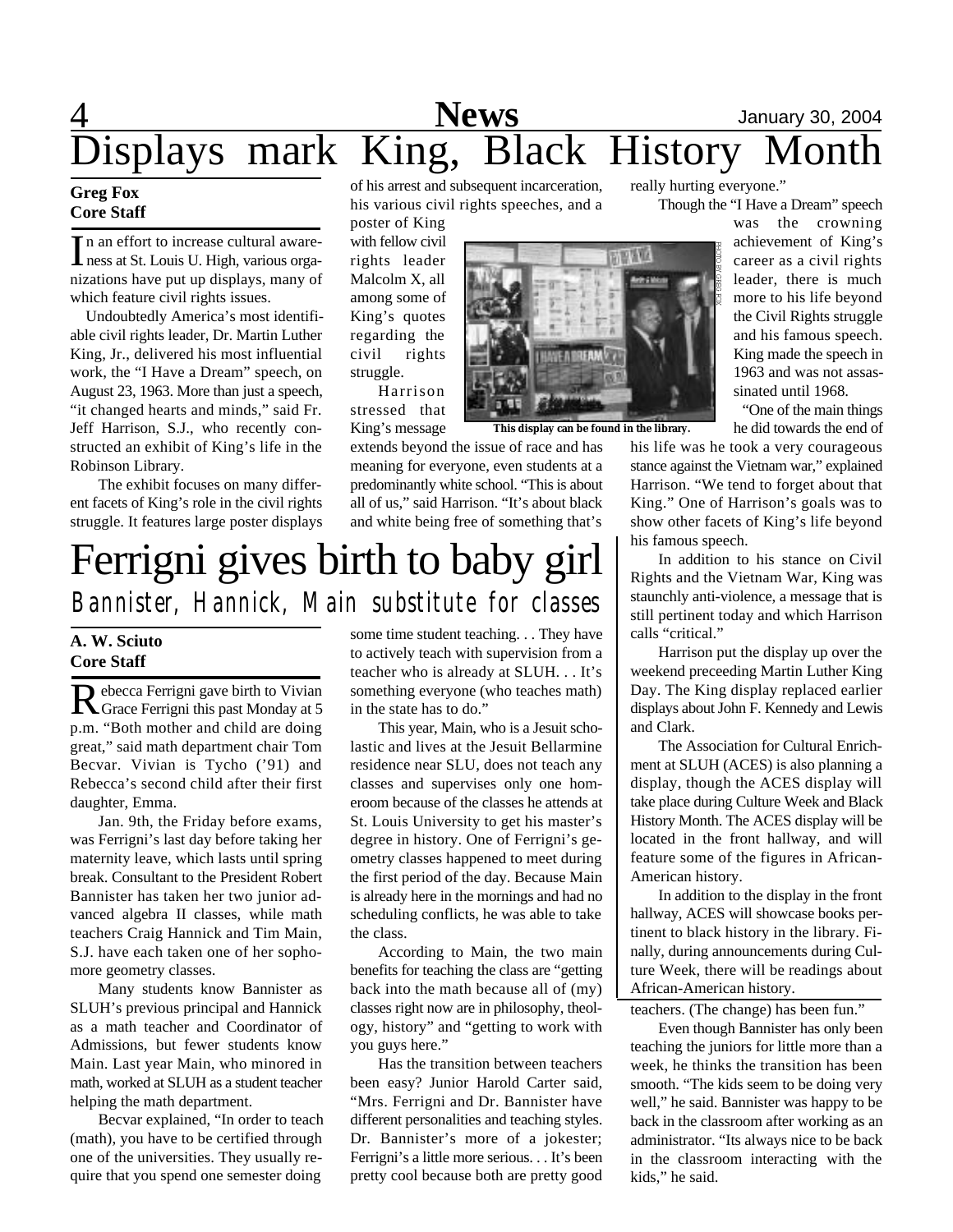# Busiebills hold (Alth)off; fall to Zumwalt South

## **Bradley Naert Reporter**

The St. Louis U. High hockey team<br>faced off against the Althoff Crusadhe St. Louis U. High hockey team ers late Saturday night at Affton Ice Rink. The last time these two teams played, the Crusaders came away with a 6-4 victory, but this time the Jr. Bills won 7-3. In their other game this week, the Jr. Bills fell to Ft. Zumwalt South, 6-1.

Early in the first period of the Althoff game, freshman Dan Steck caught the Althoff goalie out of position and gave the Jr. Bills the lead. The Icebills kept the pressure on, allowing Althoff to get hardly any shots on net. Then, halfway through the period, sophomore Adam Fitzgerald struck with a quick shot past the Crusaders' netminder to put the Jr. Bills up 2-0 going into the second period.

The Busiebills kept their momentum from the first period well into the second period. Junior Tim Larkin sniped a shot in the top right corner of the net off a rebound, increasing the lead to three goals. Later, sophomore Eddie Effinger banged

the puck past Althoff's goalie to give the Jr. Bills a comfortable 4-0 lead.

Junior goaltender John Pecher did a good job of keeping the Crusaders off the scoreboard until late in the second period, when a short lapse allowed them to score two quick goals and make the score 4-2 going into the third.

The third period did not put an end to this defensive breakdown, as Althoff scored again only seconds into the period to narrow the Jr. Bills' lead to one goal.

But that was all the glory the Crusaders would experience for the rest of the night. Senior Matt Pijut scored on a shot from the high slot, followed by Larkin's second goal of the night, which put the Hockeybills up 6-3. Pecher made some outstanding saves, and junior Mike Tangaro scored to seal the 7-3 victory.

Coach Charlie Busenhart said, "I believe this team played one of their finest games (of) this year on Saturday."

Only two days later, the Bauerbills braved the snow and ice and headed out to Queeny Rink to play the Ft. Zumwalt South Bulldogs, the first place team in the St. Charles division.

The Jr. Bills fell behind quickly. Only seconds into the period, the Bulldogs slipped the puck past Pecher. The team remained stymied as Ft. Zumwalt continued to control the game, leading 2-0 at the end of the first.

The second period was riddled with penalties as both teams became aggravated with each other. The Demitrabills still could not pull themselves together; allowing two more goals before junior Larry Howe finally gave the U. High some recognition on the scoreboard with a goal on a rebound from a shot by Steck.

With the score 4-1 going into the third, the SLUH hockey team had one last chance to try to turn the game around. However, too many penalties hurt this effort, and eventually gave the Bulldogs the opportunities to score two more goals. The game ended in a disappointing 6-1 loss.

The team plays its last regular season game on Saturday against Lindbergh at 9:15 p.m. at the South County Ice Rink.



# **Kyle Poelker Reporter**

Coming off a solid performance against<br>their top-rated MCC rival Chaminade oming off a solid performance against last Tuesday, the St. Louis U. High basketball team looked to turn their effort from a narrow loss to a narrow win last Friday as they squared off against archrival CBC at the Backer Memorial. Though they had lost to CBC earlier in the year, staying close even to the last seconds of that road contest, the Jr. Billikens looked to surprise and upset the Cadets for their first MCC win of the year.

Head coach John Ross added sophomore Tim Garvey to the starting lineup Friday and gave him the main ball handling responsibilities, allowing the Jr. Bills to come out with a quicker, smaller lineup to help match up against their rival Cadets. This lineup helped counteract the high-speed CBC offense; the game was

knotted at 13 apiece at the end of the first quarter.

It was the second quarter, though, that saw the Jr. Billikens blow the game wide open, as the Jr. Bills outscored their opponents by 10 with a balanced scoring attack from junior Dave Goettelmann and seniors Andy Lowes and John Kaminski.

But it was really the defense that helped to pin the Cadets down in the quarter. Key steals registered by Garvey and Goettelmann helped the Jr. Bills to get out on the break and add to their scoring attack. With a ten-point halftime lead, the Jr. Bills controlled the game and looked to get their first MCC win of the season and their first victory over CBC in two years.

But coming out at the half, the Cadets had the hot hand, not the Jr. Bills, and the CBC defense became stifling. A slow third-quarter start combined with relatively poor shooting helped CBC get back

into the game and make for an interesting fourth quarter, for the Jr. Bills had to protect their six-point lead.

Not only did they not allow a comeback, the Jr.Bills stymied CBC and added to their lead. Garvey hit two treys in the quarter, allowing the rest of the offense to maintain flow. Those two threes allowed senior Chris Luth and Kaminski some room to bang underneath, and they freed up senior Jeff Milles to get some open shots. The fourth quarter onslaught gave the Jr. Bills an 11-point win and their first MCC win of the season.

With their biggest success of the season now behind them, the Jr. Bills now look to outdo themselves. They travel to Jefferson City on Friday and then host district rival Gateway Tech on Tuesday. Both are big games that the Jr. Bills are looking to build on for a possible run for their district.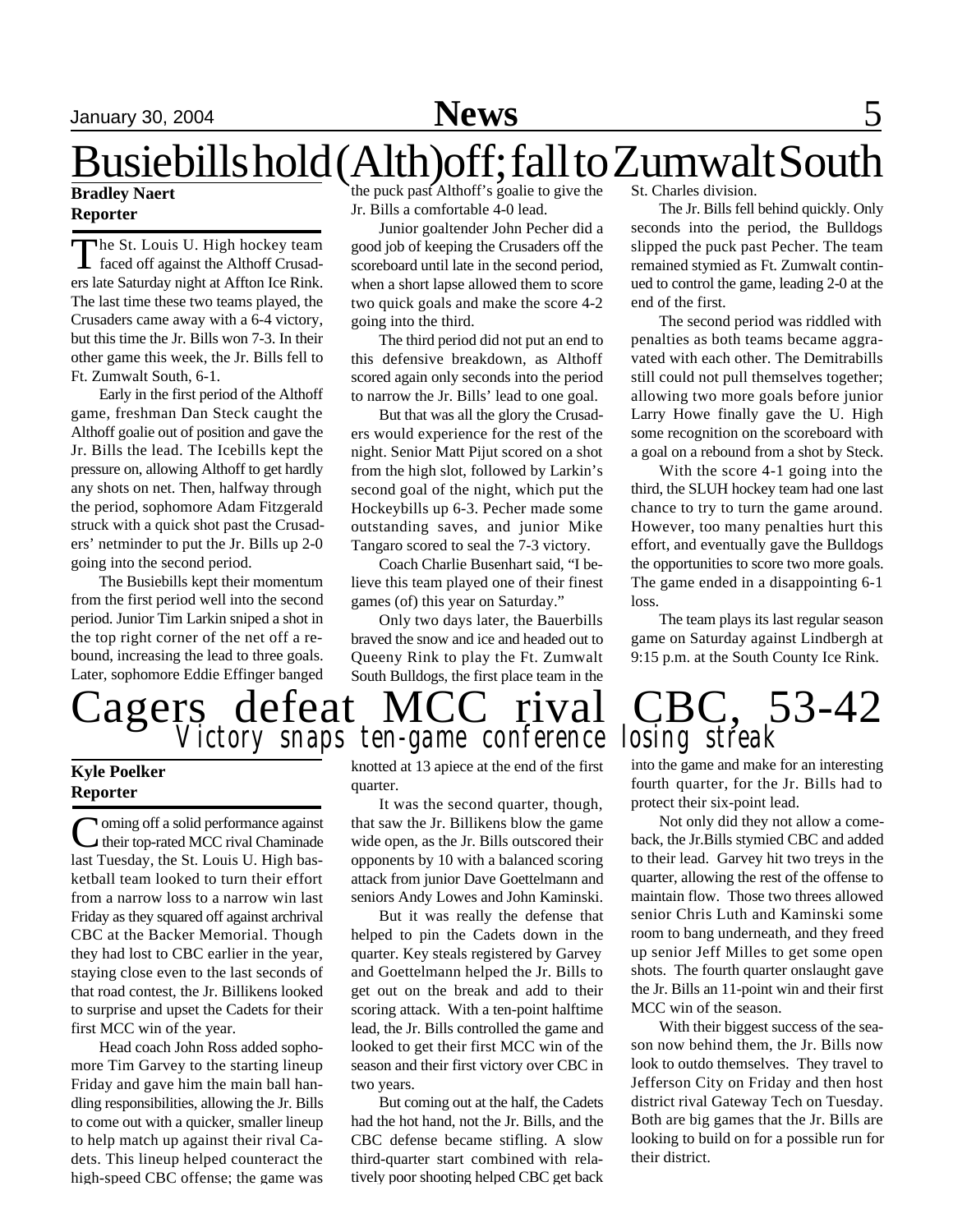# 6 **News** January 30, 2004 Racquetbills saddle the Parkway Central Colts

## **Phil Mathews Reporter**

Following a devastating one-point loss<br>to DeSmet in the Hendren Invitaollowing a devastating one-point loss tional, the Racquetbills quickly rebounded, defeating Parkway Central 7-0. In a match in which the opposition suffered two forfeits, the Jr. Bills outscored Parkway Central 210-42. The Jr. Bills wasted no time at all in their lopsided rout of a weaker opponent and showed no signs of the inconsistent play demonstrated during the tournament from the prior Saturday.

The doubles team, comprised of juniors Pat Corcoran and Joe Lorenz, set the tone for the match by dismantling their inferior opponents 15-4, 15-2. Unfulfilled by their easy first-game win, the team refused to let up.

Commenting on their strategy in the second game, Corcoran said, "After I

mopped the court, they didn't score another point."

The duo's fired-up mentality of always playing as hard as possible frequently lifts the spirit of the whole team. With regard to their performance, Corcoran exclaimed, "Now we're really hitting stride and looking forward to state."

While victory was expected and somewhat trivial for the rest of the varsity team, it was a big step for fourth-seed senior John Reagan. Prior to this match, Reagan had been playing left-handed due to a broken right hand—his normal racquet hand. Although Reagan did an excellent job for the team playing left-handed, even defeating a couple of opponents, the Racquetbills were glad to see him back playing with his dominant hand.

Playing with drastically improved power and precision, and without the distraction of a clumsy brace, the ambidex-

trous phenom destroyed his Central opponent, 15-2, 15-3. Even on his first match back, he allowed fewer points than any other Jr. Bill. Reagan said of his right arm, "It's still a little sore, but I will be ready for state, guaranteed!"

With forfeitures at the fifth and sixth seed slots, the only remaining matches were those of the top three seeds: seniors Phil Mathews (first), Tom Carrow (second), and Eric Weber (third). These fouryear veterans suffered little to no difficulty at all with their opponents, winning 15-3, 15-7; 15-5, 15-9; and 15-3, 15-4, respectively.

Long-time coach Joe Koestner summarized the match as a small step in the great deal of progress made towards being ready for state and nationals. Come see the Racquetbills against Parkway West next Tuesday, Feb. 3 at 3:30 p.m. at Vetta Sports Concord.

# Singletbills place 6th in MICDS tournament

## **Harold Carter Reporter**

**H** aving scorched Vianney and finished first in the Summit Tournament, the aving scorched Vianney and finished Jr. Bill wrestlers entered the dark halls of MICDS to compete in the 16-team MICDS tournament.

Coming into the second day in fifth place with junior Chris Cahill and seniors Jimmy Croghan and Greg Leibach all 2-0, the Grapplebills began the second round of consolation strong. Junior Ronnie Gentile (103 lbs.) destroyed his fearful opponent with eight near fall points in the first period and a pin by cradle in the second period with only 53 seconds left.

The Grapplebills continued their rage with a win by junior Andrew Poulin (112 lbs.) who tossed his opponent on his back like a rag doll in the first period. Sophomore Sam Cummings (130 lbs.) pinned his opponent in the second period after a rough first period. However, the Jr. Bills' hot streak was challenged in senior Mike

Smith's (145 lbs.) match. With a slow start, Smith recovered from nearly getting pinned and went up 9-6 on his opponent, and he finally drove his opponent to his back for a win by pin.

The Jr. Bills continued to assault their



**Phil Clerc subdues his Spartan opponent Wednesday night.**

opponents in the MICDS tournament with wins by junior Shaun Whalen (160 lbs.), who eked out a 4-3 win over his CBC opponent, and junior Phil Clerc (125 lbs.), who improved his two-day record to 2-1 by turning his opponent against his back five times and winning by tech fall.

If Croghan beating his opponent with a 12-second pin in the first day of the tournament was not impressive enough, he later threw his opponent onto his back with 48 seconds left in the first period to win by pin. Senior Ryan Stevenson (171 lbs.) began the finals with a 4-2 win over his opponent and a third-place finish in

the 171 weight class, and Leibach (189 lbs.) recovered from an 0-2 record on the second day and took fifth place in the 189 weight class. Coming into the finals undefeated, Croghan kept a clean slate and took first place with his signature throw, pinning his opponent with 47 seconds left in the first period.

With a first-place finish in the Summit Tournament, a broken nose, and a strained muscle in his chest

from quarter finals, Smith fought through injury and defeated his opponent 9-8 to take 5th in the 145 lb. weight class. With his 5th-place finish, Smith will take the next one or two weeks off to recover and get ready for districts.

**see REVERSAL, 7** After a long two-day tournament, the Jr. Bills finished 6th out of 16 teams.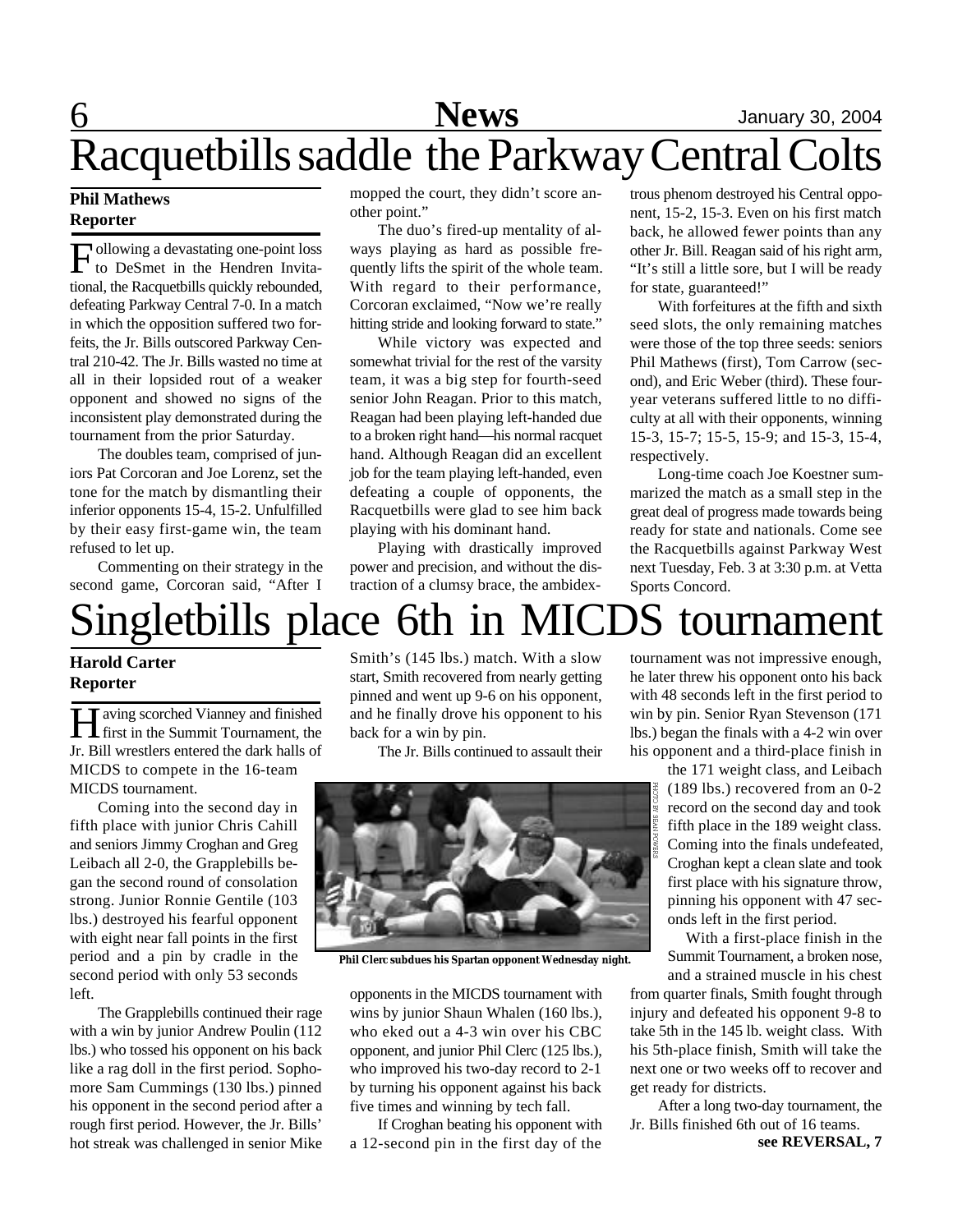# **Swimming Update**

# *PN* **Nightbeat**

The Swimbills narrowly defeated the Chaminade Red Devils yesterday, 94-92. Sophomore diving phenom Zach Berndsen qualified for state for the first time this year with a score of 223.75, his personal best. The meet was tied going into the final race, the 400 meter free relay, but the Krillbills won the event, securing the two-point victory. *—compiled by Nick Appelbaum*

**Swimming Stats**

Tim Heafner, 1:42.99.

Tim Heafner, 1:33.44.

Kurt Doll, 3:25.34.

200-meter medley relay Wes Going, Gabe Toennies, Nathan Harris,

200-meter free Kurt Doll, 1:49.48. 200-meter medley Gabe Toennies, 2:06.00. 50-meter free Tim Heafner, 0:22.14. 100-meter butterfly Nathan Harris, 0:54.64. 100-meter free Kurt Doll, 0:48.07. 500-meter free Adam Trafton, 5:02.29. 200-meter free relay Nick Konczak, Nathan Harris, Adam Trafton,

100-meter backstroke Wes Going, 0:56.58. 100-meter breaststroke Gabe Toennies, 1:04.33. 400-meter free relay Tim Heafner, Nathan Harris, Matt Ampleman,

Diving Zach Berndsen 223.75

# **REVERSAL**

(from 6)

Coming off a 6th-place finish in the MICDS Tournament and "a number of adjustments in the team's weight classes," according to head coach Tim Curdt, the Grapplebills took on DeSmet, "the toughest team in the Conference."

With both teams coming into the dual meet undefeated in the MCC, the winner of the meet would become the leader in MCC going into districts.

With aspirations of being first in the MCC, the Jr. Bills, plagued with a number of losses, were forced to fight off an early deficit.

Leading the way was Leibach, who recovered from losing to his opponent by two in the first period by putting him on

his back. Time ran out while Leibach was attempting to pin the Spartan, but Leibach still won 8-5.

Stevenson closed the gap even more by using a single leg to take down his opponent and turn him on his back to win by pin with only 10 seconds left in the first period. Clerc, with an 11-3 win over his opponent, and Cummings, with an 11-6 win, contributed to the team's recovery efforts. However, the Jr. Bills would fall short and lose to DeSmet 42-23.

With the loss to DeSmet, the Jr. Bills dropped only their second dual meet of the season as the regular season comes to a close. The district meet begins next Saturday, Feb. 7, at SLUH.



**rep**<br>*st. Louis' only* weekly high school newspaper.

*prepnews@sluh.org www.sluh.org*

# Volume LXVIII, Issue 19

**Editor in Chief:** Brian L. Kane **Sports Editor:** W David Mueller **Editor:** Jon S. Kim **Features Editor:** Charlie A. Hall **Assistant Editor:** Brian S. Fallon, Jr. **Core Staff:** Thomas D. Fontana, Gregory P. Fox, Timo S. Kim, Tim J. Huether, Brian C. Krebs, Alex W. Sciuto **Staff:** Sean M. Powers **Artist:** Greg B. Leibach **Reporters:** Matt J. Angeli, Nick J. Appelbaum, Harold L. Carter, Phil R. Mathews, Bradley D. Naert, Brian C. Odem, Kyle A. Poelker **Moderator:** Mr. Steve Q. Missey **Assistant Moderators:** Mr. Frank M.

Kovarik, Mr. Christian G. Schaeffer **Computer Consultants:** Mr. Bob Overkamp, Mr. Tim Rittenhouse

The *Prep News* is a publication of St. Louis University High school. Copyright ©2004 St. Louis University High School *Prep News.* No material may be reprinted without the permission of the moderators and editors.

# **All-Suburban Central Conference Water polo Selections**

**1st Team** *\*Tim Heafner (Junior)*

## **2nd team**

*Colin Tyrrell (Senior) Kevin Vincent (Senior) Paul Guest (Senior, for shallow goal)*

*\*unanimous selection*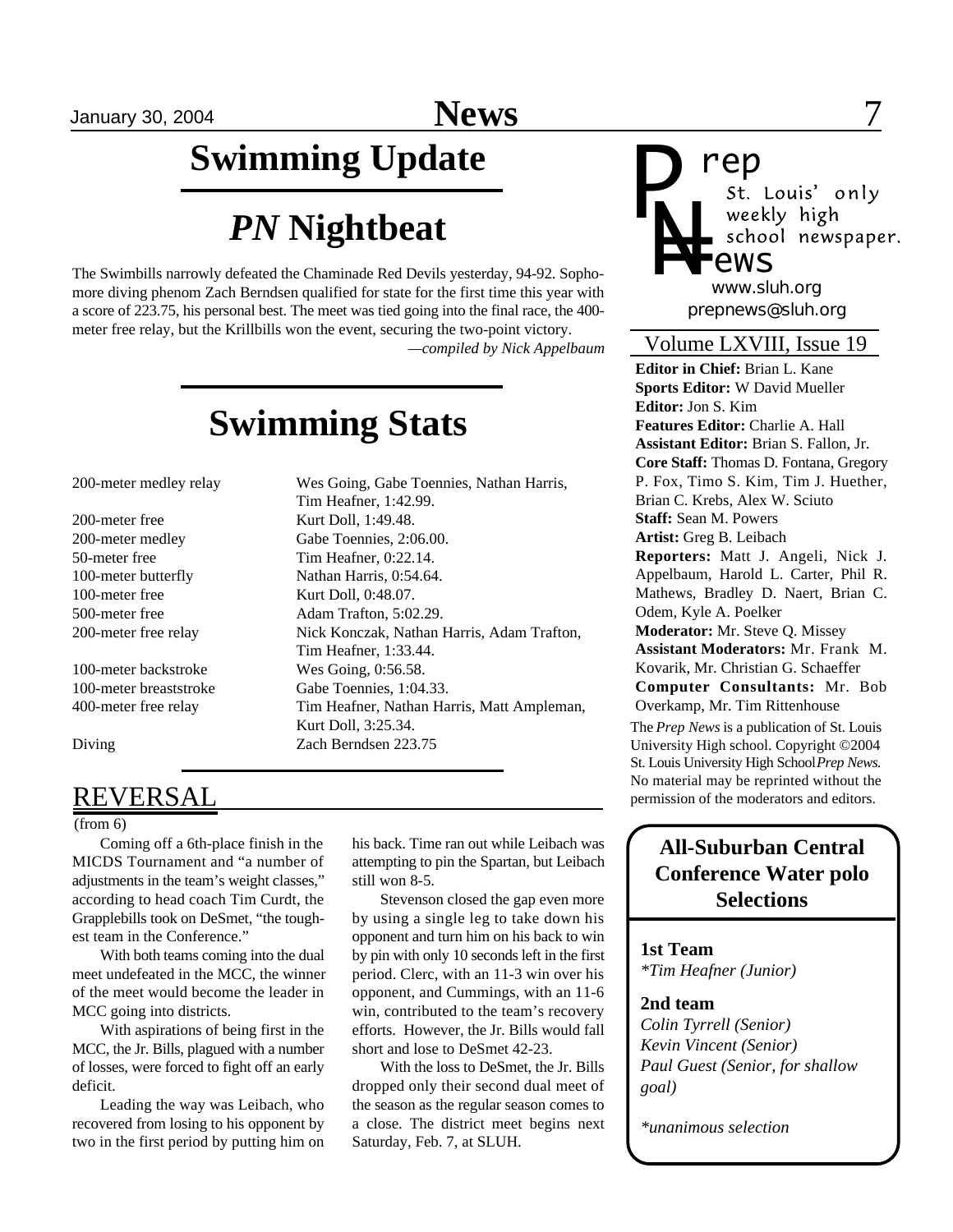# **8** Platform and Policy **Disk Demonstrary 30, 2004** *PREP NEWS* **VOLUME LXVIII**

# PLATFORM

As the student-run newspaper of St. Louis University High School, the *Prep News* is a weekly publication which strives to inform the SLUH community about events and people, with its main focus on those pertaining to the school, primarily through the written word.

The *Prep News* is the voice of neither the administration nor the students. Rather, the newspaper serves to gather and disseminate information for the entire school.

The *Prep News* editors and staff members make every effort to be objective in their news coverage and editing, and they strive to be unbiased in their athletic reporting.

As it stands now, the organizational structure of the *Prep News* differs slightly from that of recent years. This year the *Prep News* has one editor in chief, one sports editor, one editor, an assistant editor, and a features editor. The members of the editorial staff are co-workers and share the duties of writing, copy-editing, layout, and staff management. The editors are supported by a core staff of regular reporters, who are frequently underclassmen.

Occasionally, the staff will also include such positions as layout staff, artist, photography editor, etc., as deemed necessary by the editors and moderator.

It is the role of the editors to seek out and facilitate the reporting of all significant news at SLUH. While any faculty member or student is welcome to submit

# SLEDDING

Finnegan suggested that she may have been knocked unconscious for a short period of time, and Schlafly attributed a possible concussion to her slow reactions.

The group removed the girl's two outermost jackets because they were drenched and gave her their jackets to keep warm. Krings also went to a nearby friend's house to retrieve some blankets and jackets for more insulation.

Within a few minutes of the accident, the girl felt pain in her side and back but couldn't remember how she got it.

About five or ten minutes after call-

The Volume LXVIII *Prep News* editorial section serves as the vehicle of personal opinion, whether from students, faculty, or others wishing to voice an opinion. All topics discussed in the section will be related to St. Louis University High School.

Nothing published either as an editorial or as a letter to the editor should be considered the opinion of the school, the administration, or anyone other than its author or authors.

A *Prep News* editorial is the opinion of the editors on a particular topic. In their writing, the editors will make a strong attempt to express their views in a clear and accurate fashion; they will also strive to offer solutions if the focus of the editorial is a problem.

Either in response to something in the editorial section or simply in an effort to express one's opinion about a SLUHrelated topic, every member of the SLUH community is welcomed and encouraged suggestions for potential articles, the *Prep News* is never obligated to publish any article idea; the editors reserve the right to deem any potential article un-newsworthy and retain it from publication for this reason.

Our primary emphasis as editors of the *Prep News* is upon accurate reporting, careful editing, and clear writing. But we do attempt to include some visual expression—photography, drawing, technical aids, or the like—in every issue. Despite our desire to make the paper visually appealing, we commit ourselves not to

 $($ from 1 $)$  ing 911, the first emergency dispatch arrived. Within a short time, more police, firefighters, and paramedics had shown up.

> Paramedics placed the girl on a backboard, fearing neck and back trauma. They then slid her up a ladder from the bank of the creek up to the ledge. While trying to hoist her up the ledge, five firemen had to stand on the ice, but fell into the waist-deep water. Nevertheless, they successfully moved her to higher ground.

> With the help of a neighbor's fourwheel-drive truck, the paramedics transported the girl to the nearest road, which

to submit a letter to the editors.

EDITORIAL POLICY

Every letter received by the editors will be read and given consideration. All letters must be signed, but the author's name may be withheld from publication by request.

The *Prep News* editors reserve the right to edit any submissions for publication in order to meet grammatical standards, but they will not skew the author's original intent. Also, the editors reserve the right to withhold from publication any submission if it is deemed vulgar, tasteless, or otherwise inappropriate.

All authors wishing to have letters pubished must submit them by 4:00 p.m. the Wednesday before the letter is to be published.

Letters can be given to any *Prep News* editor or moderator. In addition, letters can be mailed to the *Prep News* courtesy of St. Louis University High School, 4970 Oakland, St. Louis, Mo. 63110, or e-mailed to prepnews@sluh.org. allow form to supersede substance.

The *Prep News* strongly encourages underclassman involvement, and our office on the second floor of the Jesuit Wing, Room J220, is always open for involvement, criticism, praise, or suggestions. Without student reaction and feedback, the *Prep News* could not function.

If the *Prep News* is inaccurate, we will try to correct any significant error in the following issue.

This is the platform and policy of the editors of Volume LXVIII of the *Prep News*.

was 100-200 yards away, according to Schlafly. They then moved her to an ambulance, which took her to the hospital. According to the girl's father, she is doing well and is now walking.

"She was lucky that we were there. She would have been in trouble otherwise, but it's not like we did anything extraordinary. I mean I don't think we were 'heroes.' We just did what anyone would do," said Venker.

Agreeing with Venker, Finnegan, Schlafly, and Krings all stated that the girl's friends would have had trouble pulling her out of the water if they were alone.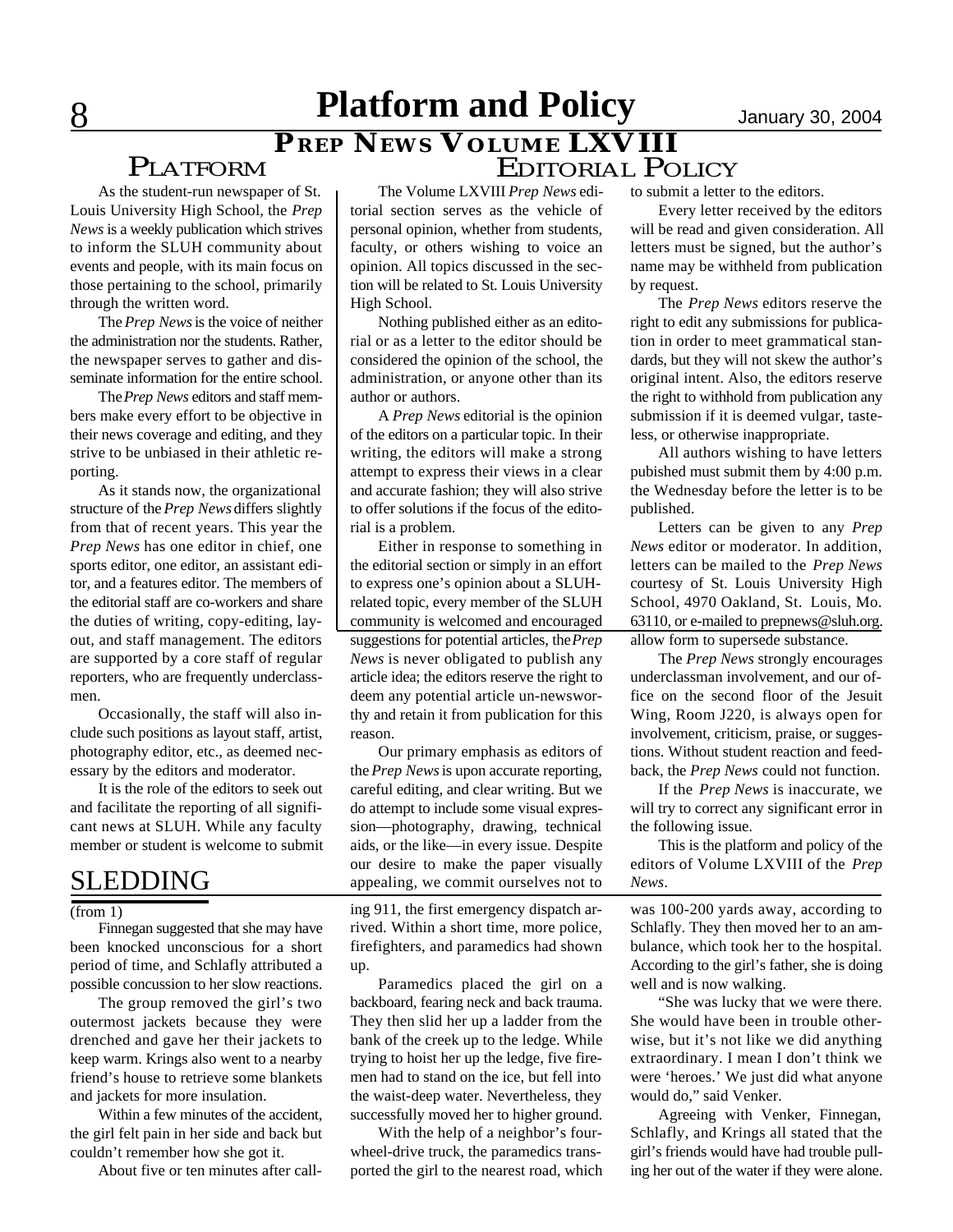## **Matt Angeli Reporter**

Let Thursday, five seniors, one jun-<br>ior, three sophomores, and five freshast Thursday, five seniors, one junmen, accompanied by Pastoral director Tim Chik and Kevin Dyer, S.J., attended the March For Life in Washington, D.C. At 1:30 p.m., bundled up with hats and gloves and with no classwork, the pro-life group walked along with an estimated 75,000 people from all over the United States to the Supreme Court to peacefully protest the decision of *Roe v. Wade*.

 While standing in front of the Supreme Court, the Jr. Bills were interviewed for a community radio station in Washington, D.C. Chik later said, "The interviewer fired solid questions at the Jr. Bills, but the Jr. Bills held their ground and responded in respectful tones and gave good answers."

After the rally, the pro-life group walked to the Republican National Committee and enjoyed soda, chips and sandwiches provided by co-chairman Ann Wagner, the mother of freshmen Ray

# FROSTY

## (from 1)

predicting a little bit more snow."

Schenkenberg made the decision to cancel school at around 7:00 p.m. after consulting with Assistant Principals Mark Michalski, Eric Clark, and Art Zinselmeyer. In addition to discussing the situation with the Assistant Principals, she spoke with Facilities Director Patrick Zarrick regarding the school grounds. Although Zarrick had assured Schenkenberg that the SLUH lots would be cleared, some of the crews assigned to do so were unable to make it to school.

Meteorologists predicted more snow over Monday night, prompting many schools to close for a second straight day. The crews who clear the roads, however, were ready for this snowstorm. Schenkenberg had been driving both nights and, unlike Sunday night, determined that the roads were "clear enough for students to drive," she said. "I felt certain the crews had it under control."

Wagner, who was on the trip.

Another event the group experienced was a private bus taking the entire pro-life group for a night tour of sites including the Washington Memorial, Jefferson Memorial, Lincoln Memorial, the White House, the Vietnam Memorial, the Korean War Memorial, and the famous Iwo Jima monument. After the sharp coldness that froze their faces, the group welcomed the heat of the bus.

Next on the list was a youth rally at the National Shrine. The pro-lifers slept at Gonzaga Prep High School, a walk and a metro ticket away. After arriving at Gonzaga, the group ate Domino's pizza and stayed up until 2:00 a.m. playing chess and cards. With no sleeping bags, the pro-life group improvised and used sofa cushions and carpeting to get a few hours' sleep.

Around 7:00 a.m., Chik led the group in prayer. The group left and walked in the icy weather to Union Station, where McDonald's served hot McGriddles and biscuits for breakfast. After breakfast, the group found some vacant tables to sit at

Although the third quarter is relatively short, this fact did not play into Schenkenberg's decision to leave school open on Tuesday. Schenkenberg asserted that her "preference is always to hold school if it's safe."

In addition to affecting classes, the winter weather also changed the situation of January's junior White House retreat. Originally scheduled for Monday, Jan. 26 to Wednesday, Jan. 28, the retreat was postponed by Pastoral director Tim Chik, and junior class moderators Mary Beckemeier and Tim O'Keefe until February. According to Chik, the decision was "plain and simple. School was cancelled, and we thought (the storm) was going to give us more bad weather in the afternoon."

Chik cited the fact that, even until Monday afternoon, weather forecasters were predicting more freezing rain and sleet. "We were afraid, with 54 students coming in to SLUH on a non-school day,

and discuss their opinions on the death penalty and their experience on the prolife march. "We pretty much all agreed on abortion, but the death penalty is a much more complicated issue," said Chik.

The pro-life rally and bus ride were not the only hits of the trip. The group got to meet Missouri senator Kit Bond and take a tour of the Capitol with one of his aides. Luckily, the Senate was in session and the pro-life group got to watch Senator Ted Kennedy (D-MA) complain about President George Bush.

Sophomore Tom Vordtriede said, "Overall the trip was a lot of fun and I hope to do this again." The 14 students made the trip in roughly 48 hours.

Chik said, "In years past, as many as 56 go, but due to a retreat, I was not able to get back until the Wednesday night before the rally, so we had to fly, which really minimized the size of the group."

This is the fourth year Chik has organized the trip; he commented, "It was an awesome experience, and I thought the boys were very spiritual about it and we had some very good discussions."

that there would be car accidents," Chik explained. Chik also said that he was concerned about the possibility of a bus accident on the way to the White House itself, which is, according to Chik, "Not perilous to get to, but not exactly across the street."

The 54 juniors who were going to attend the retreat will do so on Monday, Feb. 9 to Wednesday, Feb. 11.

# *PN* **Wrestling Nightbeat**

The Centermatbills closed out their regular season last night by losing their last meet of the season at Pattonville, 38- 22. Juniors Sean Whalen (160) and Mike Keeline (152) and seniors Jimmy Croghan (275) and Ryan Stevenson (171) highlighted the U. High side of the match with victories; Stevenson pinned his opponent. The Grapplebills finish the season with a 7-3 dual meet record and begin districts at St. Louis U.High Saturday, Feb. 7.